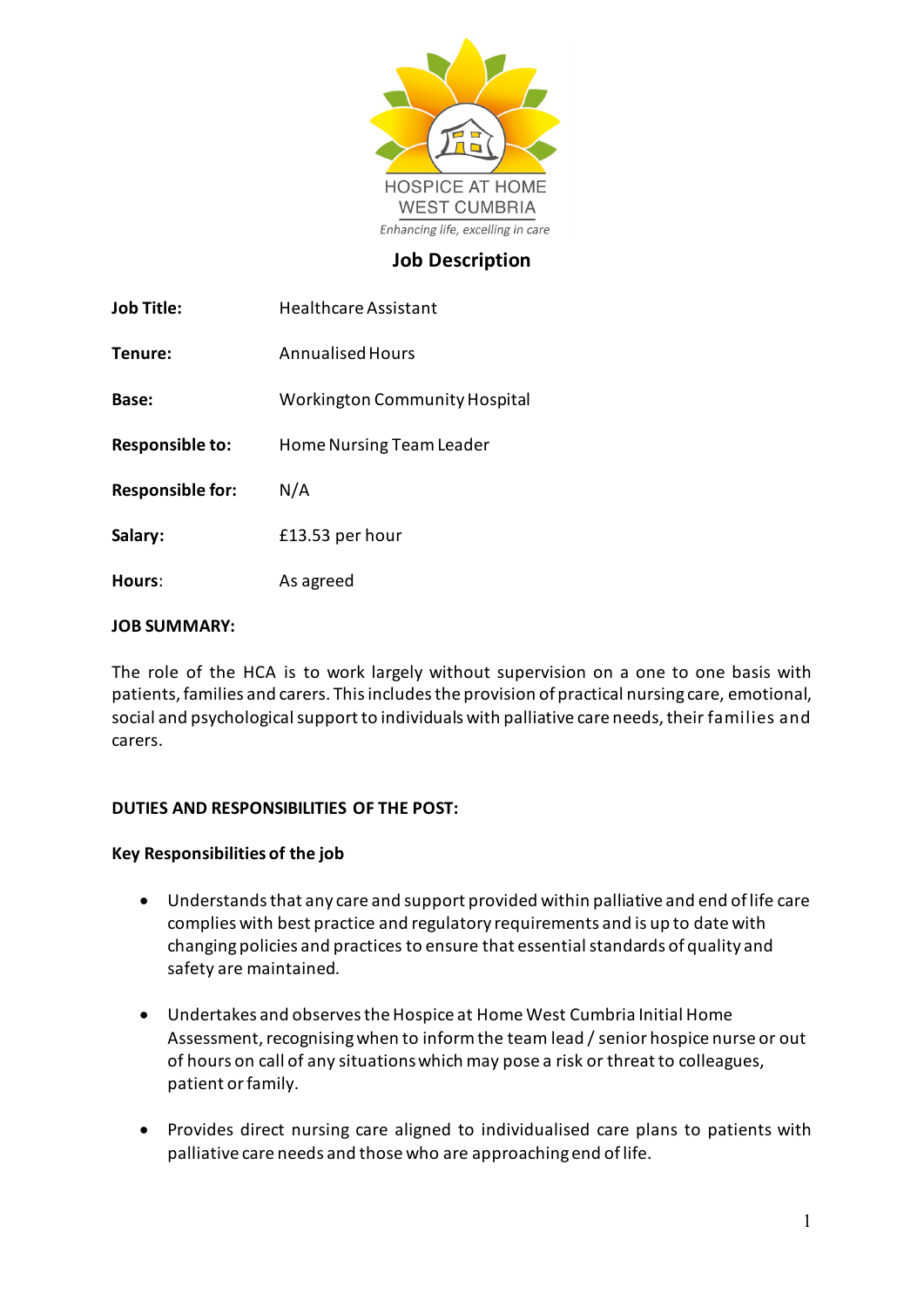- Undertakes continued assessment of the patient during the episode of care and recognises and responds to any change in the patient's condition. This includes seeking additional advice and support from out of hour professionals in relation to direct patient care and management.
- Assists with 'last offices' as and when needed.
- Provides families and carers with emotional and psychological support, effectively communicating information to improve their end-of-life management and the bereavement experience of those important to them.
- Attends and participate in supervision and de-briefings for patients, families and carers alongside other health and social care professionals on an as required basis and as part of maintaining own resilience and wellbeing.
- Produces documentation of the care given which complies with documentation standards and is legible, traceable, permanent, contemporaneously recorded, original and accurate.
- Works as a member of the wider hospice and organisational teams and to participate and support the induction of new staff. To build positive relationshipsinternally and externally including peers and local health care professionals.

## **Personal Development:**

- To be committed to personal and professional development and complete mandatory and statutory training as required. To set challenging goals through the appraisal process to ensure the effective delivery of personal objectives.
- To keep updated with current policies and procedures, as well as external trends and developments.

### **General**

- To ensure that personal conduct, ways of working and work activities are always aligned to the Hospice's purpose and values.
- In accordance with the Data Protection Act 2018 and the General Data Protection Regulations, to ensure the maintenance of confidentiality in respect of staff, volunteer and client records and all privileged information relating to the services of the Charity, its patients, staff and volunteers and particularly of the area for which directly responsible.
- To promote and foster the Hospice's reputation and standing within the community and with private, statutory and voluntary sector agencies and organisations.
- To adhere to the Health and Safety policy and report all accidents, incidents or near misses promptly and when requested to co-operate with any investigations undertaken.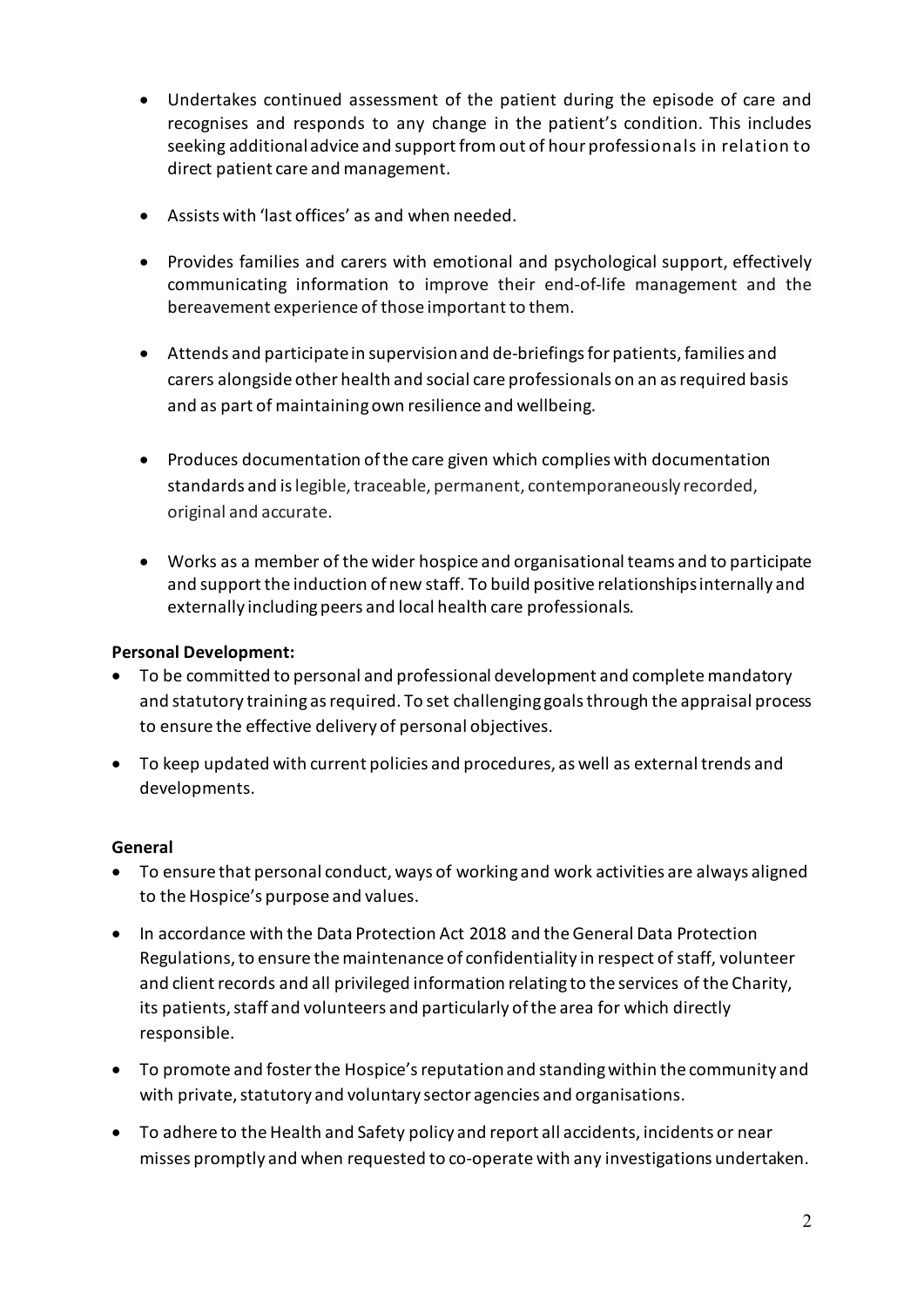- To be aware of obligations and to abide by the spirit and nature of the Equal Opportunities policy to avoid direct and indirect discrimination.
- To undertake any other duties which may be reasonably required.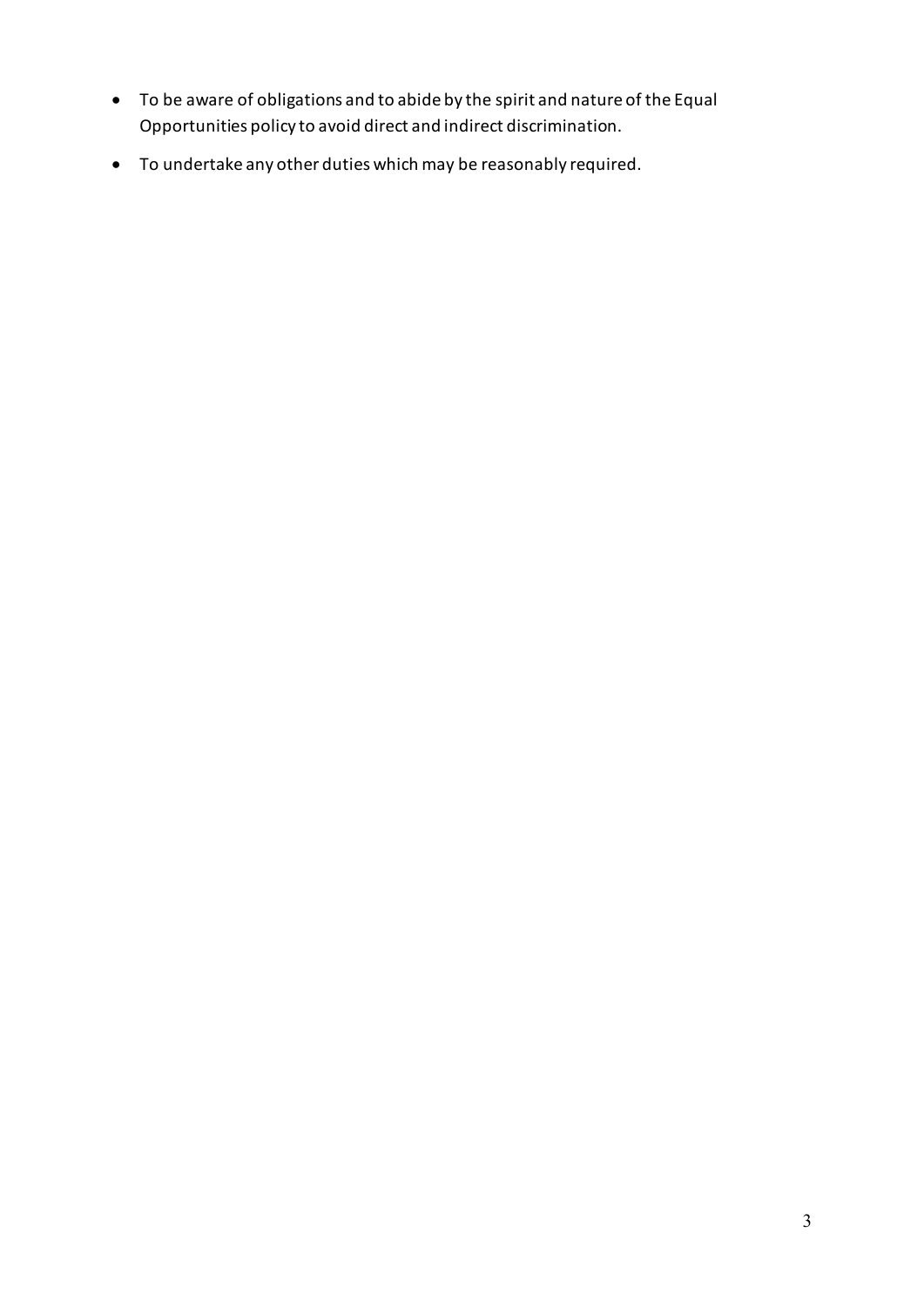# **Person Specification**

# **Healthcare Assistant (Annualised Hours)**

|                       | <b>Qualities Required</b>                                           | <b>Essential (E)</b> | <b>Method of</b>  |
|-----------------------|---------------------------------------------------------------------|----------------------|-------------------|
|                       |                                                                     | Desirable (D)        | <b>Assessment</b> |
| <b>Practical</b>      | NVQ Level 2 - Health and Social Care                                |                      | A                 |
| <b>Knowledge and</b>  | NVQ Level 3 - Health and Social Care                                | D                    | $\mathsf{A}$      |
| <b>Qualifications</b> | <b>Skills for Life Certificate</b>                                  | D                    | $\mathsf{A}$      |
|                       | Demonstrable clinical competence in palliative care or a            | E                    | A/I               |
|                       | willingness to undertake additional training                        |                      |                   |
|                       | Awareness of Hospice at Home West Cumbria and care<br>services      | D                    | A/I               |
| <b>Skills and</b>     | Ability to communicate and transfer information                     | E                    |                   |
| <b>Competencies</b>   | effectively with patients, families, carers and other               |                      |                   |
|                       | health care professionals                                           |                      |                   |
|                       | Ability to work in isolation without direct supervision for         | E                    | A/I               |
|                       | the provision of clinical care, including catheter care,            |                      |                   |
|                       | pressure care, simple dressings and other activities of             |                      |                   |
|                       | daily living                                                        |                      |                   |
|                       | IT skills with a working knowledge of Office applications           | E                    | A/I/E             |
|                       | and a willingness to develop competencies within                    |                      |                   |
|                       | organisational and EMIS clinical systems                            |                      |                   |
|                       | Ability to work as a member of a team and to build                  | E                    | A/I               |
|                       | positive relationships internally and externally                    |                      |                   |
|                       | Ability to cope with constantly changing situations to              | E                    | A/I               |
|                       | achieve the best outcomes for patients, carers or family            |                      |                   |
|                       | members                                                             |                      |                   |
|                       | Ability to empathise and understand the needs of others             | E                    | A/I               |
|                       | Ability to recognise self needs to maximise resilience              | E                    | A/I               |
|                       | Ability to handle conflict to de-escalate challenging<br>situations | E                    | A/I/E             |
|                       | Flexibility during times of change to support new ways              | E                    | A/I               |
|                       | of working and to respond to changing working patterns              |                      |                   |
|                       | over a 24 hour period 7 days a week                                 |                      |                   |
|                       | Ability to travel across the geographical area covered by           | E.                   | $\mathsf{A}$      |
|                       | the post and holds a current driving licence                        |                      |                   |
|                       | Willingness to travel to attend meetings or undertake               | E                    | A/I               |
|                       | training (face to face or remote)                                   |                      |                   |
| <b>Experience</b>     | A wide breadth of health and social care experience                 | E                    | A/I               |
|                       | Experience of providing palliative care in a variety of             | D                    | A/I               |
|                       | settings                                                            |                      |                   |
|                       | Experience of working in the community i.e., patients'              | D                    | A/I               |
|                       | own home                                                            |                      |                   |
|                       | Experience of working in isolation with an awareness of             | D                    | A/I               |
|                       | associated risks                                                    |                      |                   |
|                       | Experience of working in a variety of settings/locations            | D                    | A/I               |

*A = Application Form*